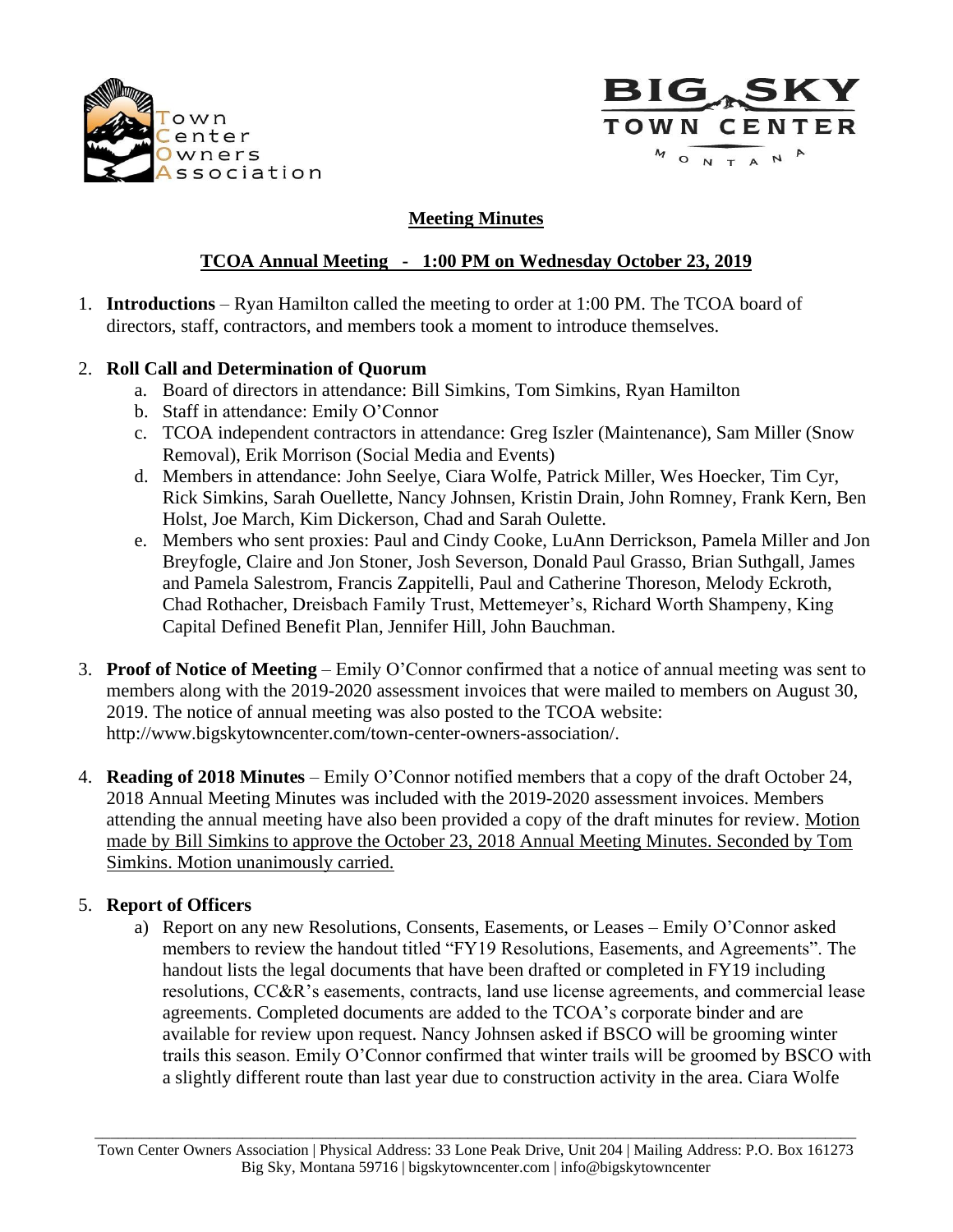noted BSCO and Town Center (Simkins) are working on trail easements to keep trails available in the Town Center even at full residential buildout.

- b) Review of budget Emily O'Connor asked members to reference the "Budget" handout showing the FY19 end of year actual cash in and cash out numbers. The FY19 budget that was provided in the 2019 Annual Newsletter provided the projected end of year numbers. The FY20 budget was also provided in the 2019 Annual Newsletter as well as the budget handout. Emily O'Connor explained there was a significant increase in the site services line item for FY20 due to a change in TCOA's snow removal and landscaping contracts. Ryan Hamilton notified members that further detail on the change in contractors and the proposed assessment increase was explained in detail per a letter mailed to members on August 6, 2019 titled "Notice of Annual Assessment Increase".
- c) Questions about budget John Seelye asked about the large increase in the cost of the snow removal contract, specifically, is it due to more infrastructure or due to the costs of a new snow removal contractor and does TCOA know how much the new infrastructure is causing the increase. Emily O'Connor replied that it is both more infrastructure and the overall cost of living/labor increases in Big Sky. Ryan Hamilton explained that TCOA was not able to quantify the exact amount attributed to infrastructure vs. labor since this is the first time TCOA has had to hire a snow removal contractor in over 10 years.

John Romney asked if TCOA has three-year projections on how much additional revenue is coming in from assessments as the development continues to grow and will dues start to be reduced. Emily O'Connor reported that TCOA has started working on rough projections which will likely change depending on what properties are sold and built from year to year. TCOA was able to quantify the average annual assessment increase from when the association was formed approximately 15 years ago, the average annual increase calculates to approximately 6% per year. It is unlikely that dues will decrease, however, going forward TCOA is looking to implement a smaller annual adjustment of 2-6% to keep up with inflation.

Ciara Wolfe asked if TCOA has a depreciation schedule for our infrastructure, so we will have reserves to pay for repairs when the time comes. Emily O'Connor reported that TCOA does not have a depreciation schedule but there has been discussion about completing a reserve study. The next step is to reach out to a contact of Ben Holst's to get a quote to complete the study.

Wes Hoecker asked about the difference between residential and commercial dues and why commercial properties are paying more. Ryan Hamilton explained residential properties are assessed per unit and commercial properties are assessed by their square footage. Commercial properties are contributing more because there is more infrastructure in the commercial district to maintain.

Tim Cyr asked if vacant lots pay dues. Ryan Hamilton answered that vacant lots sold for development pay the unimproved rate but that vacant lots with no plans do not, as it would be impossible to determine what eventually might be built on the lot.

 $\_$  ,  $\_$  ,  $\_$  ,  $\_$  ,  $\_$  ,  $\_$  ,  $\_$  ,  $\_$  ,  $\_$  ,  $\_$  ,  $\_$  ,  $\_$  ,  $\_$  ,  $\_$  ,  $\_$  ,  $\_$  ,  $\_$  ,  $\_$  ,  $\_$  ,  $\_$  ,  $\_$  ,  $\_$  ,  $\_$  ,  $\_$  ,  $\_$  ,  $\_$  ,  $\_$  ,  $\_$  ,  $\_$  ,  $\_$  ,  $\_$  ,  $\_$  ,  $\_$  ,  $\_$  ,  $\_$  ,  $\_$  ,  $\_$  , Town Center Owners Association | Physical Address: 33 Lone Peak Drive, Unit 204 | Mailing Address: P.O. Box 161273 Big Sky, Montana 59716 | bigskytowncenter.com | info@bigskytowncenter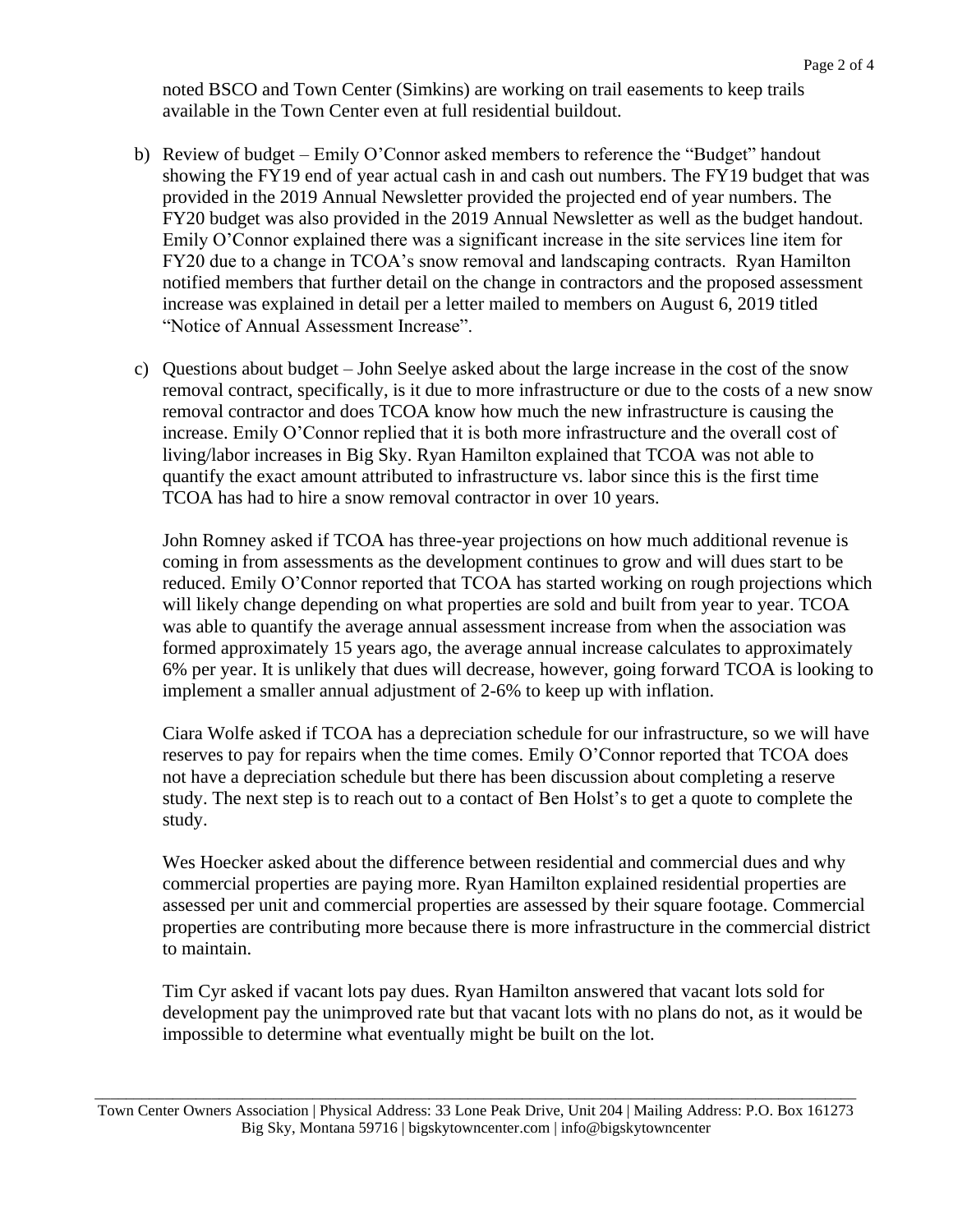### 6. **Report of Architectural Committee**

- a) Under Construction or Future Projects Emily O'Connor reported that the function of the Architectural Review Committee is to review commercial and residential projects for compliance with Town Center's Design Guidelines and Standards. The Architectural Review Committee meets on the first and third Monday of each month from 1:00-5:00 PM. Emily O'Connor asked the building owners attending the meeting to provide updates on their projects.
	- i. Hungry Moose Market and Deli Renovation and Expansion Frank Kern explained that the renovation project includes adding coolers and flower services, a hot/salad bar, increased coolers for pre-made food, and increased storage and work areas for delivery. The project is expected to be completed by Christmas.
	- ii. Lone Mountain Land Company (Building  $4$ ) Emily O'Connor reported that design review has been completed for Building 4. It is a commercial building with second and third floor residential units. Construction is anticipated for Fall 2019/Spring 2020.
	- iii. Big Sky Community Organization (BSCO) Community Center Ciara Wolfe reported that construction on the new community center has started this fall with utility work. Vertical construction is anticipated to begin in 2020. The building is anticipated to open 2021. Included in the project are improvements to the adjacent park including: bear proof trash cans, seating areas, improved landscaping, and more greenspace.
	- iv. Master Developer Projects: Ryan Hamilton discussed Aspen Leaf Drive improvements with new back-in angled parking/snow storage, Huntley Drive road extension from Town Center Avenue to Aspen Leaf Drive, and water and sewer extensions for new residential projects south of Aspen Leaf Drive.

## 7. **Community Updates**

- a) Ousel Falls Road, RID 395 Emily O'Connor reported that Rural Improvement District (RID) 395 which encompasses Ousel Falls Road is maintained by engineering firm Morrison Maierle through a contract with Gallatin County. MG Contractors, TCOA's snow removal contractor, was awarded the snow removal contract for the portion of Ousel Falls Road through Town Center to Moondance Subdivision. TCOA, BSCO, Spanish Peaks, and Yellowstone Club submitted letters of support asking the RID to fund a safety study. The request is currently being reviewed by the Gallatin County attorney to see if RID funds can be utilized for the study (he RID was set for the purpose of maintenance and funding a safety study is a grey area). Kim Dickerson asked if Ousel Falls Road will be stripped. Emily O'Connor reported that TCOA notified the RID of the issue and they will be striping the centerline and bus stop area next spring.
- b) Community Partnerships Emily O'Connor reported that Haas Builders will be donating a Free Little Library to be installed in the Town Center Plaza. There are also plans to install a water bottle filling station at Fire Pit Park thanks to a generous donation from the Moonlight Community Foundation.
- c) Events and Social Media Events Update Erik Morrison reported that TCOA is working with community partners to create more events during the shoulder season. An example is the Haunted Peaks Halloween Festival. Erik noted that Meadow village will hold a small Christmas Stroll kickoff party on Friday and that the main event has been moved to Saturday to better accommodate families.

 $\_$  ,  $\_$  ,  $\_$  ,  $\_$  ,  $\_$  ,  $\_$  ,  $\_$  ,  $\_$  ,  $\_$  ,  $\_$  ,  $\_$  ,  $\_$  ,  $\_$  ,  $\_$  ,  $\_$  ,  $\_$  ,  $\_$  ,  $\_$  ,  $\_$  ,  $\_$  ,  $\_$  ,  $\_$  ,  $\_$  ,  $\_$  ,  $\_$  ,  $\_$  ,  $\_$  ,  $\_$  ,  $\_$  ,  $\_$  ,  $\_$  ,  $\_$  ,  $\_$  ,  $\_$  ,  $\_$  ,  $\_$  ,  $\_$  , Town Center Owners Association | Physical Address: 33 Lone Peak Drive, Unit 204 | Mailing Address: P.O. Box 161273 Big Sky, Montana 59716 | bigskytowncenter.com | info@bigskytowncenter